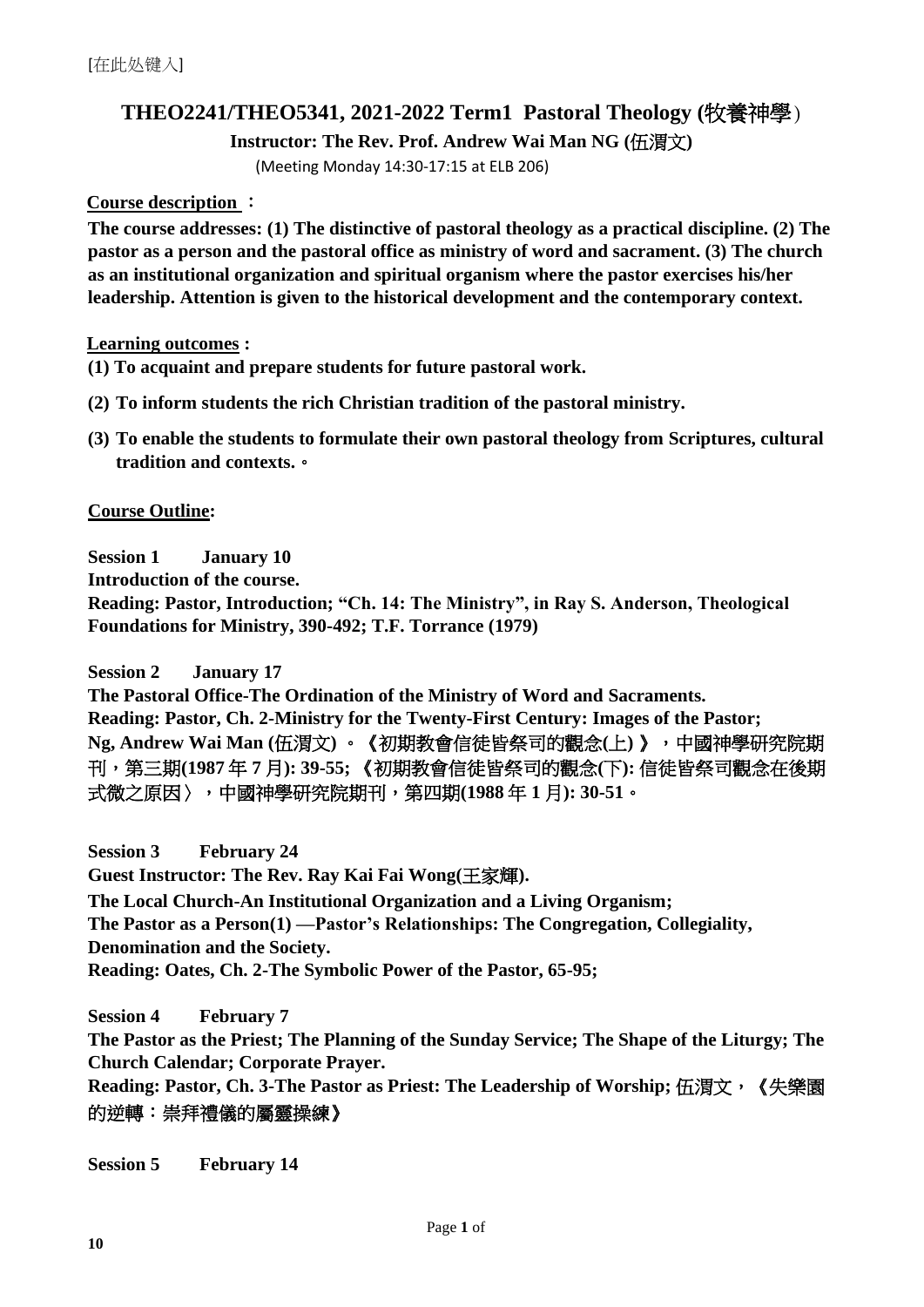## [在此处键入]

**The Pastor as the Celebrant; Administration of Holy Baptism as Rite of Initiation; Catechism before and after Baptism.**

**Reading: Pastor, Ch. 4-The Priest as Pastor: Worship as the Content and Context of Pastoral Care; Pastor, Ch. 8-The Pastor as Teacher: Christian Formation.**

## **Session 6 February 21**

**The Pastor as the Celebrant; Administration of Holy Communion as Rite of Continuation. Reading: Pastor, Ch. 4-The Priest as Pastor: Worship as the Content and Context of Pastoral Care.**

## **Session 7 February 28**

**The Pastor as Preacher and Teacher; The Preparation and Delivery of a Sermon; Structural and Functional Elements;** 

**Reading: Pastor, Ch. 5-The Pastor as Interpreter of Scripture: A People Created by the Word; Interlude: The Wonderful Thickness of the Text, 132-136; Ch. 6: Servant of the Word; Interlude: Preaching in Acts, 156-165; Ch. 8-The Pastor as Teacher: Christian Formation.**

**Session 8 March 7**

**The Preparation and Delivery of a Sermon; Structural and Functional Elements; Preaching According to the Lectionary.** 

**Reading: Wiersbe, Preaching and Teaching with Imagination, 51-83.**

**Session 9 March 14 Preaching According to the Church Calendar and Planning of the Pulpit; The Pastor as Prophet. Reading: Ch. 10-The Pastor as Prophet: Truth Telling in the Name of Jesus; Interlude: Sin in Christian Ministry, 254-261;**

**Session 10 March 21**

**The Pastor as Counselor; Mutual Consolation in Small Groups.**

**Reading: Pastor, Ch. 7-Care That Is Christian; Interlude: Augustine Confessions as a Word-Made World, 182-196; Hiltner, Preface to Pastoral Theology, Ch. 6, 7, 8 (Healing, Sustaining, Guidance).**

**Session 11 March 28 The Pastor as Leader and Change Agent; Launching Outreaching Programs. Reading: Pastor, 12-The Peculiarity of Christian Leadership; Schaller, Lylee E. Parish Planning, Ch. 4-Purpose, Expectations, and Evaluation, 89-118**

**Session 12 April 4**

**The Pastor as a Person (2)--Pastor's Capability: Gifts, Spirituality, Attitude and Mental Hygiene; Study and Leisure Time.**

**Reading: Pastor, Ch. 14-The Pastor as Disciplined Christian: Constaincy in Ministry, 319- 339; Hulme, Ch. 4-The Pastor's Personality Problem, 61-76, Ch. 5-Need for a Successful Family,77-89.** 

**Session 13 April 11**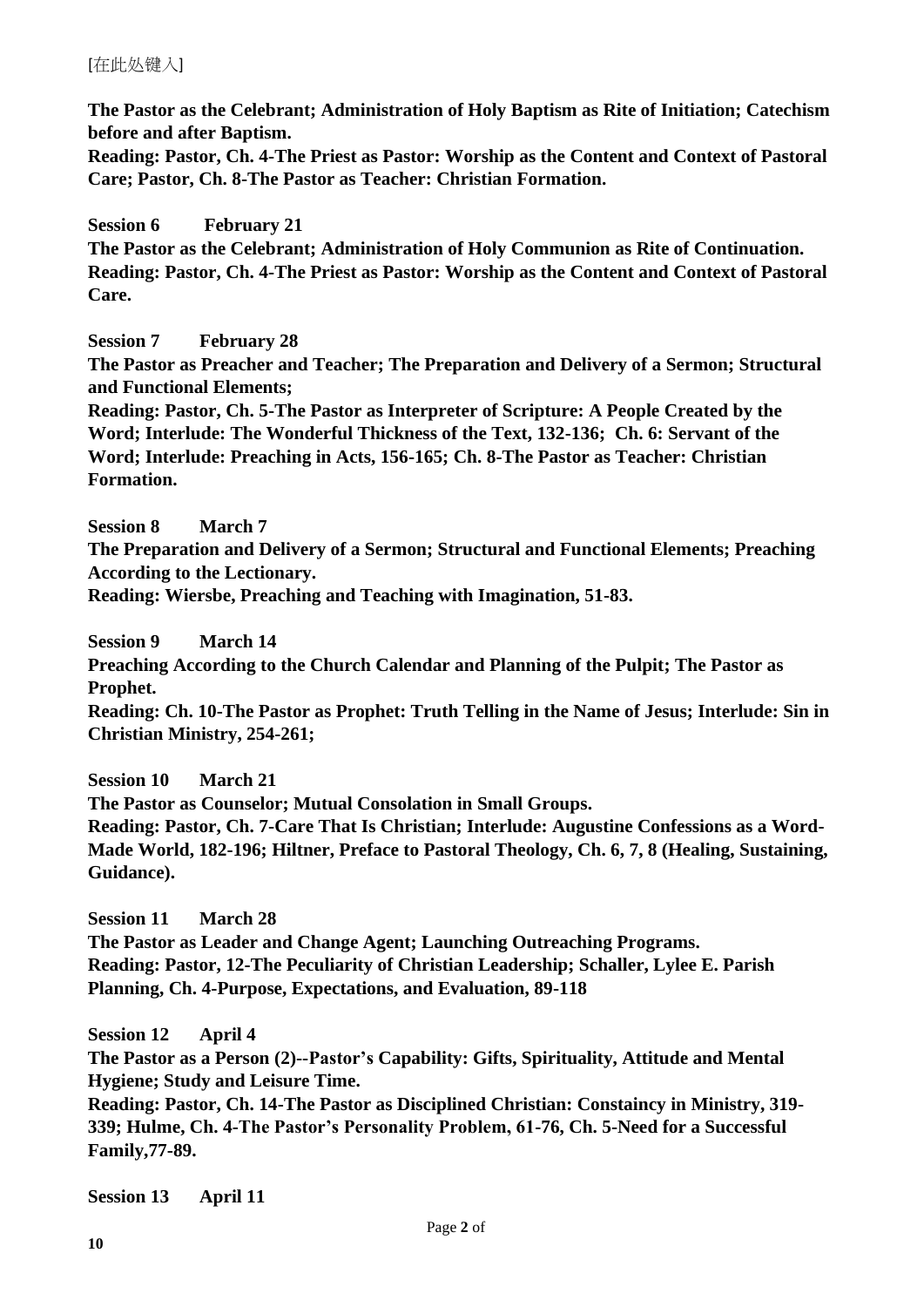## **Pastoral Ethics Reading: Ch. 13-The Pastor as Character: Clergy Ethics; Interlude: Failure in Ministry, 294- 302.**

# **Course components (Learning activities):**

| Lecture (hr) in<br>class | Presentation &<br>Discussion $\frac{hr}{r}$<br>course in class | Web-based<br>teaching (hr) | <b>Course Reading</b><br>(hr) | Written<br>Assignment and<br>project<br>presentation (hr) /<br>course |
|--------------------------|----------------------------------------------------------------|----------------------------|-------------------------------|-----------------------------------------------------------------------|
|                          |                                                                | NA                         | 52                            | 26                                                                    |
|                          |                                                                | NA                         | M                             |                                                                       |

M: Mandatory activity in the course O: Optional activity NA: Not applicable

## **Assessment type**:

| <b>Assessment type</b>                                                                                                                                                  | <b>Percentage</b> |  |
|-------------------------------------------------------------------------------------------------------------------------------------------------------------------------|-------------------|--|
| Literature review:                                                                                                                                                      |                   |  |
| Submit a book/chapter/article review between 2000 to 2500 from one of the                                                                                               |                   |  |
| following:                                                                                                                                                              |                   |  |
| (1) Pastor and pastoral office                                                                                                                                          |                   |  |
| (2) Church and congregation.                                                                                                                                            |                   |  |
| (4) Mission and ministries of the church.                                                                                                                               |                   |  |
| In the review Students are requested to give three questions for further<br>reflections and share their insights in class.<br><b>Review submitted on March 7, 2022.</b> |                   |  |
| Class presentation and discussion (Assigned readings and other assignment)                                                                                              | 20%               |  |
| <b>Term Paper</b>                                                                                                                                                       | 50%               |  |
| Words of paper: 4,000 (B.A.) $/$ 5,000 (M.A.C.S.) $/$ 6,000 (B.D. & M.Div.)                                                                                             |                   |  |
| Submission of tentative topic and basic bibliography on March 21, 2022.                                                                                                 |                   |  |
| Paper submitted on April 25, two weeks after last class, via the blackboard and<br>copy to my email address: andrewng0323@gmail.com                                     |                   |  |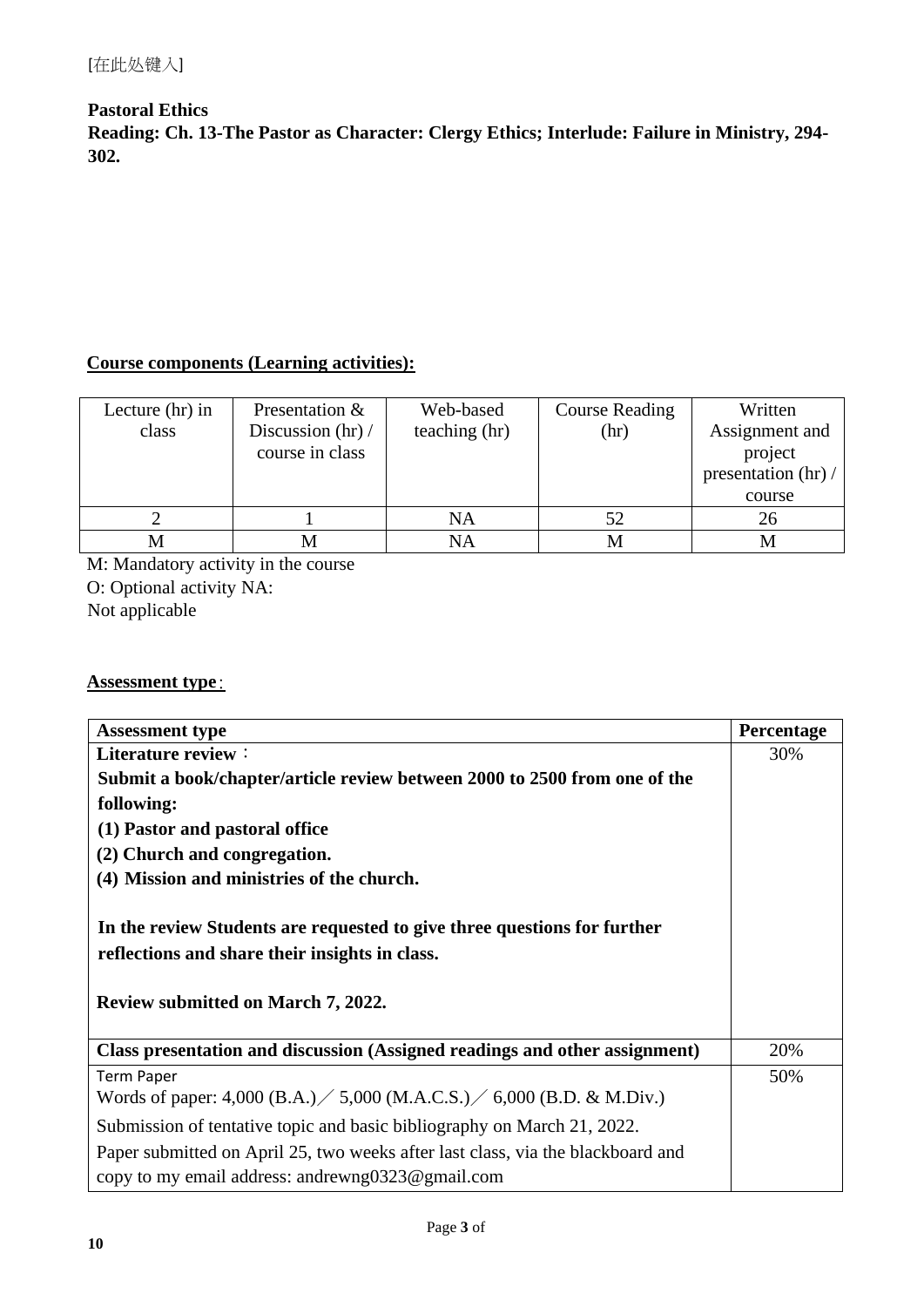# [建議題目見附頁]

#### **Critical Book Review Assessment Criteria:<sup>1</sup>**

*(taken & revised fr.* 

*[https://www.google.com.hk/url?sa=t&rct=j&q=&esrc=s&source=web&cd=1&cad=rja&uact=8&ved=0CB0QFjAA&url=http%3A%2F%2Fwww.i](https://www.google.com.hk/url?sa=t&rct=j&q=&esrc=s&source=web&cd=1&cad=rja&uact=8&ved=0CB0QFjAA&url=http%3A%2F%2Fwww.ibrarian.net%2Fnavon%2Fpaper%2FSOCY_2230_Consuming_Tourism.pdf%3Fpaperid%3D2480838&ei=P8b4U6C-OtTp8AX86oHgDA&usg=AFQjCNHUQFsP028mZkjMj5iwBHWyHBvBkA&sig2=l9pF8CJImU5CKNcbxneqgA&bvm=bv.73612305,d.dGc)  [brarian.net%2Fnavon%2Fpaper%2FSOCY\\_2230\\_Consuming\\_Tourism.pdf%3Fpaperid%3D2480838&ei=P8b4U6C-](https://www.google.com.hk/url?sa=t&rct=j&q=&esrc=s&source=web&cd=1&cad=rja&uact=8&ved=0CB0QFjAA&url=http%3A%2F%2Fwww.ibrarian.net%2Fnavon%2Fpaper%2FSOCY_2230_Consuming_Tourism.pdf%3Fpaperid%3D2480838&ei=P8b4U6C-OtTp8AX86oHgDA&usg=AFQjCNHUQFsP028mZkjMj5iwBHWyHBvBkA&sig2=l9pF8CJImU5CKNcbxneqgA&bvm=bv.73612305,d.dGc)*

*[OtTp8AX86oHgDA&usg=AFQjCNHUQFsP028mZkjMj5iwBHWyHBvBkA&sig2=l9pF8CJImU5CKNcbxneqgA&bvm=bv.73612305,d.dGc\)](https://www.google.com.hk/url?sa=t&rct=j&q=&esrc=s&source=web&cd=1&cad=rja&uact=8&ved=0CB0QFjAA&url=http%3A%2F%2Fwww.ibrarian.net%2Fnavon%2Fpaper%2FSOCY_2230_Consuming_Tourism.pdf%3Fpaperid%3D2480838&ei=P8b4U6C-OtTp8AX86oHgDA&usg=AFQjCNHUQFsP028mZkjMj5iwBHWyHBvBkA&sig2=l9pF8CJImU5CKNcbxneqgA&bvm=bv.73612305,d.dGc)*

- 1. Comprehension (20%)
	- i. demonstrate a close cognizance of the scope of the book reviewed
	- ii. aim to summarize the book's main themes in a succinct manner
	- iii. demonstrate a good understanding of the key ideas of the book

#### 2. Critical thinking (20%)

- i. incorporate a critical evaluation of the book's success in handling these themes; the clarity of its argument (style), and the overall success of its approach to its subject matter (structure);
- ii. include a justifiable stance of opinion on the part of the reviewer.
- 3. Quality of writing (20%)
	- i. minimal grammatical, typographical and referencing errors.
- 4. Organization (20%)
	- i. well organized and structured indicated by a reasonable logical flow and coherence.
- 5. Reflection of learning (20%)
	- i. able to reflect on what has been learned from the book

### **Required and recommended readings:**

**Required text:** Willimon, William H.(2016) Pastor: The Theology and Practice of Ordained Ministry. Revised Edition (2016) Nashville: Abingdon).

### **(1) Pastor and pastoral office**

Ceder, P., Hughes K. & Petterson, K. (1991) Mastering the Pastoral Role (Multnomah Press)中譯:如何做個好牧師(台北:中國主日學協會,1993).

Campbell, A. V. (1985) Paid to Care (London: SPCK).

Carr, Wesley (1989) The Pastor as Theologian (London: SPCK).

Dawn, M. & Peterson, Eugene H. (2000) The Unnecessary Pastor (Grand Rapids: Eerdmans) 中譯:顛覆文化的牧養之道,陳永財譯(香港:天道書樓,2006)

 Francis, L. J. & Jones, S. H. ed. (1996) Psychological Perspectives on Christian Ministry (London: Gracewing)

<sup>1</sup> Proven plagiarism will earn you a failing grade in this course. You may visit http://www.cuhk.edu.hk/policy/academichonesty/ to see how *plagiarism* is defined in the CUHK context.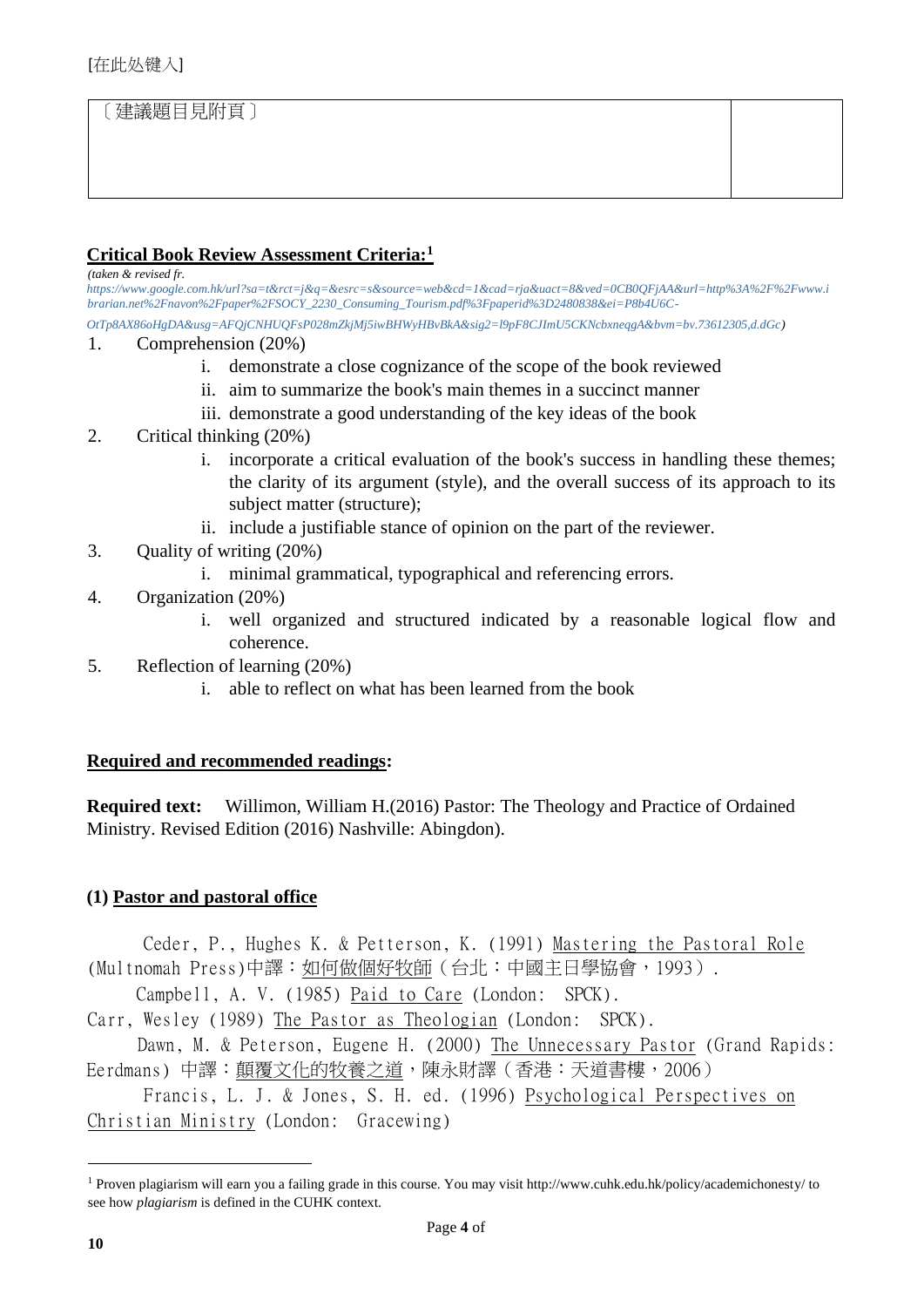Greenwood, Robin (1994) Transforming Priesthood: A New Theology of Mission and Ministry (London: SPCK) Huovinen, Eero (2002) Pastor? 中譯: 牧師?,黃占竹譯(香港:道聲, 2004) \*Nouwen, Henri J. M. (1979) The Wounded Healer (NY: Doubleday) \*--------------------(1969) Intimacy 中譯:愛中契合,霍玉蓮譯(香港:基道 出版社, 1994) \*Noyce, G. (1988) Pastoral Ethics: Professional Responsibilities of the Clergy (Nashville: Abingdon) Oden, Thomas C. (1987) Becoming a Pastor, Vol. 1 of Classical Pastoral Care (Michigan: Baker Books). \*Peterson, Eugene H.(1980)Five Small Stones for Pastoral Work (Grand Rapids: Eerdmans) (1987)Working the Angles: The Shape of Pastoral Integrity (Grand Rapids: Eerdmans). .(1992) Under the Unpredictable Plant: An Exploration in Vocational Holiness (Grand Rapids: Eermands) \*Ramsey, Michael (1972). The Christian Priest Today (London: SPCK) Rodd, C. S. ed. (1985) The Pastor's Problem (Edinburgh: T & T Clark) ------------------ (1990) The Pastor's Opportunities (Edinburgh: T & T Clark) Stevens, R. Paul (1999) The Abolition of the Laity: Vocation, Work and Ministry in a Biblical Perspective (Carlisle: Paternoster) Torrance, T. F. (1993) Royal Priesthood: A Theology of Ordained Ministry (Edinburgh: T & T Clark). \*\* (1979) "Ch. 14: The Ministry", in Ray S. Anderson, Theological Foundations for Ministry, 390-492 (Grand Rapids). Willimon, William H. (2002) Pastor: A Reader for Ordained Ministry (Nashville: Abingdon) \_\_\_\_\_\_\_\_\_\_\_\_\_\_\_\_\_\_\_\_\_.(2016)Pastor: The Theology and Practice of Ordained Ministry. Revised Edition ()Nashville: Abingdon). 台灣世界展望會編 (1989) 全天候的守護者:造就成功的牧師、信徒與教會(台北: 天恩出版社) 余達心等 (1989) 「羊與牧人」,吶喊文粹(香港:學生福音團契). 林榮樹編 (2013) 教牧心靈健康的危機與建立(香港:崇基學院神學院) 教宗若望保祿二世 (1993) 「我要給你們牧者」勸諭(台北:天主教教務協進會). 盧龍光 (2015) 〈牧養神學的起點:誰是牧者?誰是被牧養者?〉,神學院通訊第 45 期,2015年9月,香港中文大學崇基學院神學院,頁1-5。

## **(2) Church and congregation**

Avis, Paul D. L.(1981). The Church in the Theology of the Reformers(Atlanta: John Knox).

Boff, Leonardo (1981) Church: Charism and Power (London: SCM).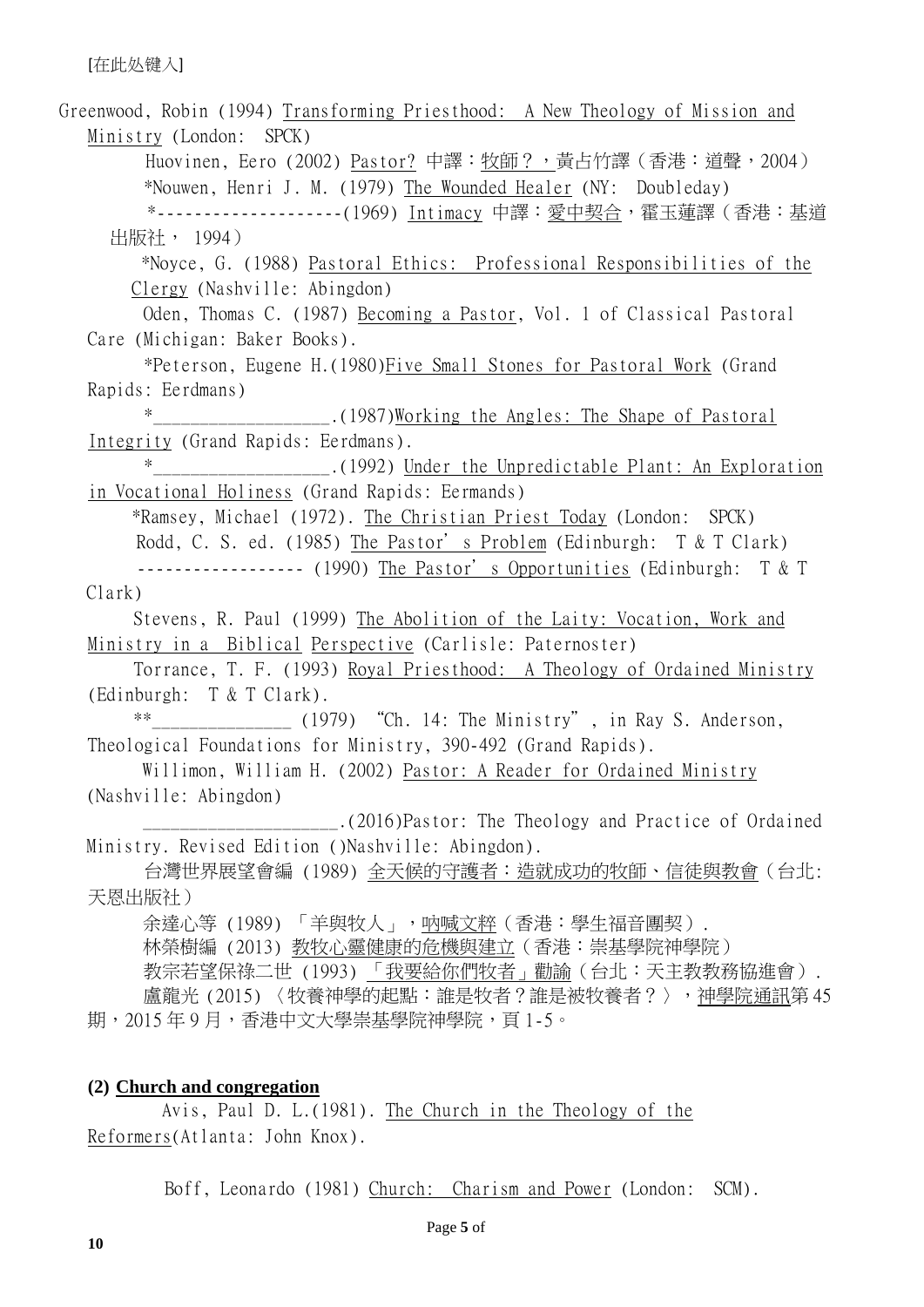---------------(1977) Ecclesiogenesis: The Base Communities Reinvent the Church, trans. R. R. Barr (London: Collins Liturgical, 1986). \*Dulles, Avery (1974) Models of the Church: (Dublin:Gilland Macmillan).

Fiorenza, E. S. (1993) Discipleship of Equals: A Critical Feminist

Ekklesia-logy of liberation (London:SCM).

\*Kung, Hans (1967) The Church (London: Search Press) 中譯:教會發微,上 、下冊,田永正譯,(台北:光啟出版社).

 LO, Lung-kwong (2009) "Ecclesiology from the Perspective of Scripture in Wesleyan and Asian Contexts" in Our Calling to Fulfill: Wesleyan Views of the Church in Mission, ed. M. Douglas Meeks (Nashville: Kingswood Books, Abingdon).

\*Minear, P. S. (1960) Images of the Church in the New Testament (Philadelphia: Westminster) 中譯:新約聖經中的教會諸表象,郭得列與賴英澤合譯(台 南:東南亞神學院協會台灣分會,1983).

 Moltmann, Juegen et al (1979) Hope for the Church (Nashville: Abingdon) \*Pattison, E. Mansell (1977) Pastor and Parish – A Systematic Approach (Philadelphia:Fortress).

Snyder, Howard (1983). Liberating the Church (Downers Grove: Intervarisity Press).

----------------(1977). The Community of the King (Downers Grove: Intervarsity Press).

---------------(1996). Radical Renewal: The Problem of Wineskins Today (Houston: Touch Publications).

Warren, Rick (1997) The Purpose Driven Church (Grand Rapids, Zondervan) 中 譯:直奔標竿-成為目標導向的教會;楊高俐理譯(Paradise, PA:基督使者協會,1999)

李建華等編 (1995) 特區教會透視(香港:世界宣明會) 李駿康 (2011) 現代教會論類型學-自由、認信與顛覆(台北:台灣基督教文藝出版 社).

 吳國傑 (2008) 10 大香港宗派巡禮:透視主要基督教宗派(香港:基稻田出版社) 新生命雜誌編輯組 (1986) 采風錄(台北:教會更新研究發展中心).

陳慎慶 (1995) 〈教派的社會構成─香港牧鄰教會的個案〉廿一世紀雙月刊 30:149- 158

陳熾彬編 (1993) 我愛我主教會 (香港:中國神學研究院).

李建華等編 (1995) 特區教會透視(香港:世界宣明會).

\*曾立華 (1996) 教會職事的重尋與更新(香港:卓越).

\*劉達芳編 (1992) 適合勞苦大眾的教會(香港:中國神學研究院)

\*盧龍光 (2003) 愛你的鄰舍:教會社區工作理論與實踐(台北:校園); (2013).

愛你的鄰舍:教會小區工作理論與實踐(南京:金陵協和神學院).

蘇穎智 (2010) 直攀高峰 2-建立合神心意的健康教會 (香港:全心出版).

2014 香港教會普查簡報(香港:香港教會更新運動, 2015).

### **(3) Mission and ministries of the church**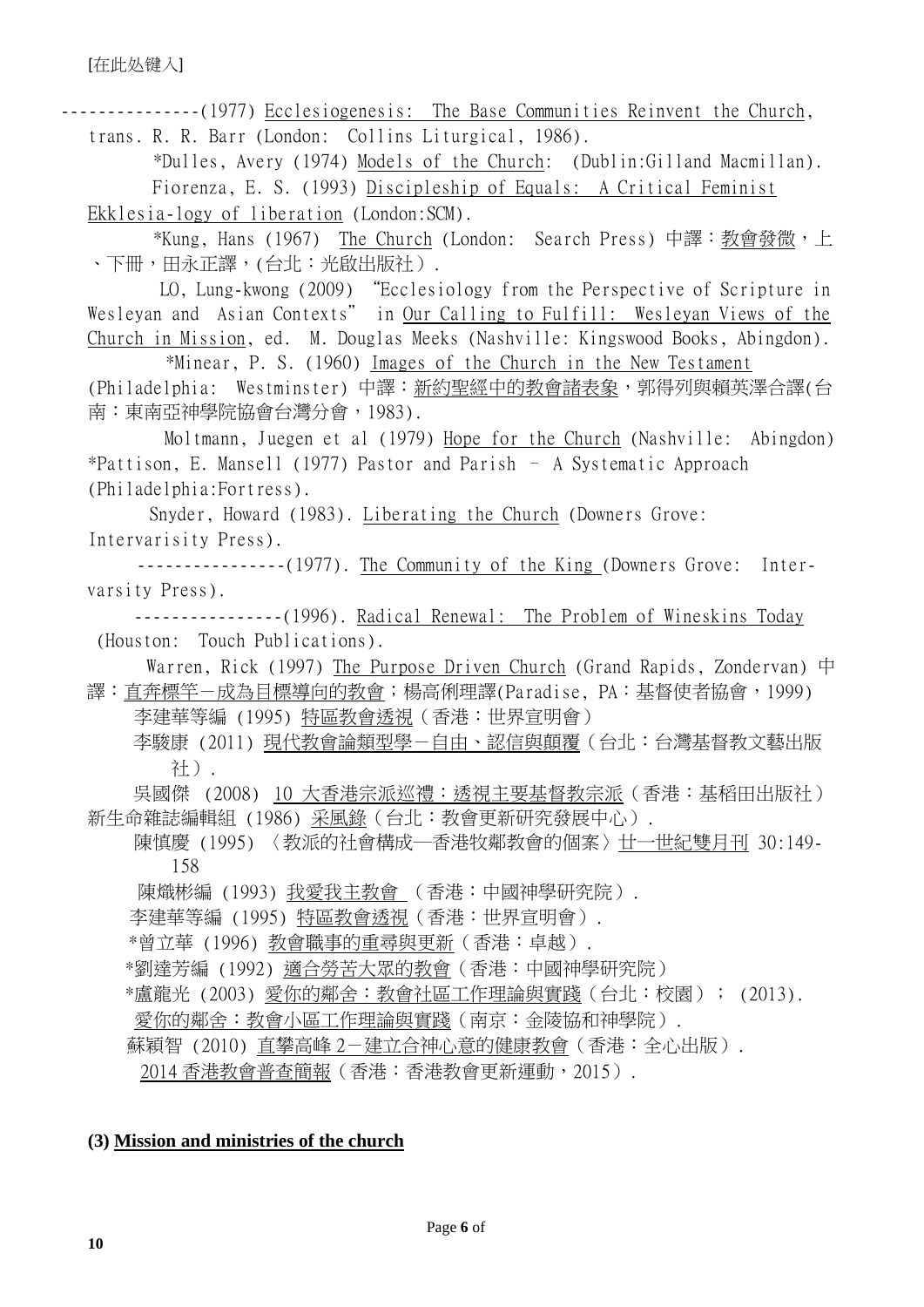[在此处键入]

Anderson, G. H. ed. (1961) The Theology of the Christian Mission (Nashville: Abingdon) Anderson, G. H. & Stransky, T. F. edd. (1974) Mission Trends No. 1: Cruicial Issues in Mission Today (Grand Rapids: Eerdmans) Bonhoeffer, Dietrich (1996) Seelsorge, 中譯:牧養是場冒險:靈性關顧 12 講, 莊郁馨譯(台北:校園,2013) \*Bosch, D. J. (1991) Transforming Mission: Paradigm Shifts in Theology of Mission (N. Y.: Orbis) 中譯:更新變化的宣敎 : 宣敎神學的典範變遷(台北:中華福音 神學院出版社,1996) Browning, Don S. (1976) The Moral Context of Pastoral Care (Philadelphia: Westminster) \*-----------ed. (1983) Practical Theology (San Francisco:Harper & Row) \*Campbell, A. V. (1986) Rediscovery Pastoral Care, new edn. (London: Darton, Longman & Todd) ---------(1990) A Dictionary of Pastoral Care, new edn (London: SPCK) Capps, Donald & Gene Fowler (2001) The Pastoral Case: Learning about Care in Congregations (St. Louis: Chalice) \*Carr, Wesley (1997) Handbook of Pastoral Studies: Learning and Practising Christian Ministry (London: SPCK). \*Crabb, Lawrence J. (1975).Basic Principles of Biblical Counseling (Grand Rapids: Zondervan). Charry, Ellen T.(1997) By the Renewing of Your Minds (New York: Oxford) Couture, P. D. & Hunter, R. J. edd. (1995) Pastoral Care and Social Conflict (Nashville: Abingdon) Duffy, R. A. (1983) A Roman Catholic Theology of Pastoral Care (Philadelphia: Fortress) Evans, G. R. ed. (2000) A History of Pastoral Care (London: New York) Forrester, D. B. ed. (1990) Theology and Practice (London: Epworth Press) Furniss, G. M. (1994) The Social Context of Pastoral Care: Defining the Life Situation (Lousville: Westminster/John Knox) Graham, E. L. (1996) Transforming Practice: Pastoral Theology in an Age of Uncertainty ((London: Mowbray) Hiltner, Seward (1958) Preface to Pastoral Theology (Nashville: Abingdon) 中譯:牧範學導言 (香港:基督教文藝出版社,1967) Katz, R. L. (1985) Pastoral Care and the Jewish Tradition (Philadelphia: Fortress) Lyall, David (2001) Integrity of Pastoral Care, New Library of Pastoral Care Series (London: SPCK) \*Nouwen, Henri J. M. (1971) Creative Ministry (N. Y.: Doubleday) 中譯:建立 生命的職事,黃偉明、吳秋媚譯(香港:基道,1996) MacNutt, Francis( 麥格納)(1974). 中譯: 醫治 (Healing) (台灣:以琳書房). McGravan, D. ed. (1972) Eye of the Storm: The Great Debate in Mission (Waco: Word).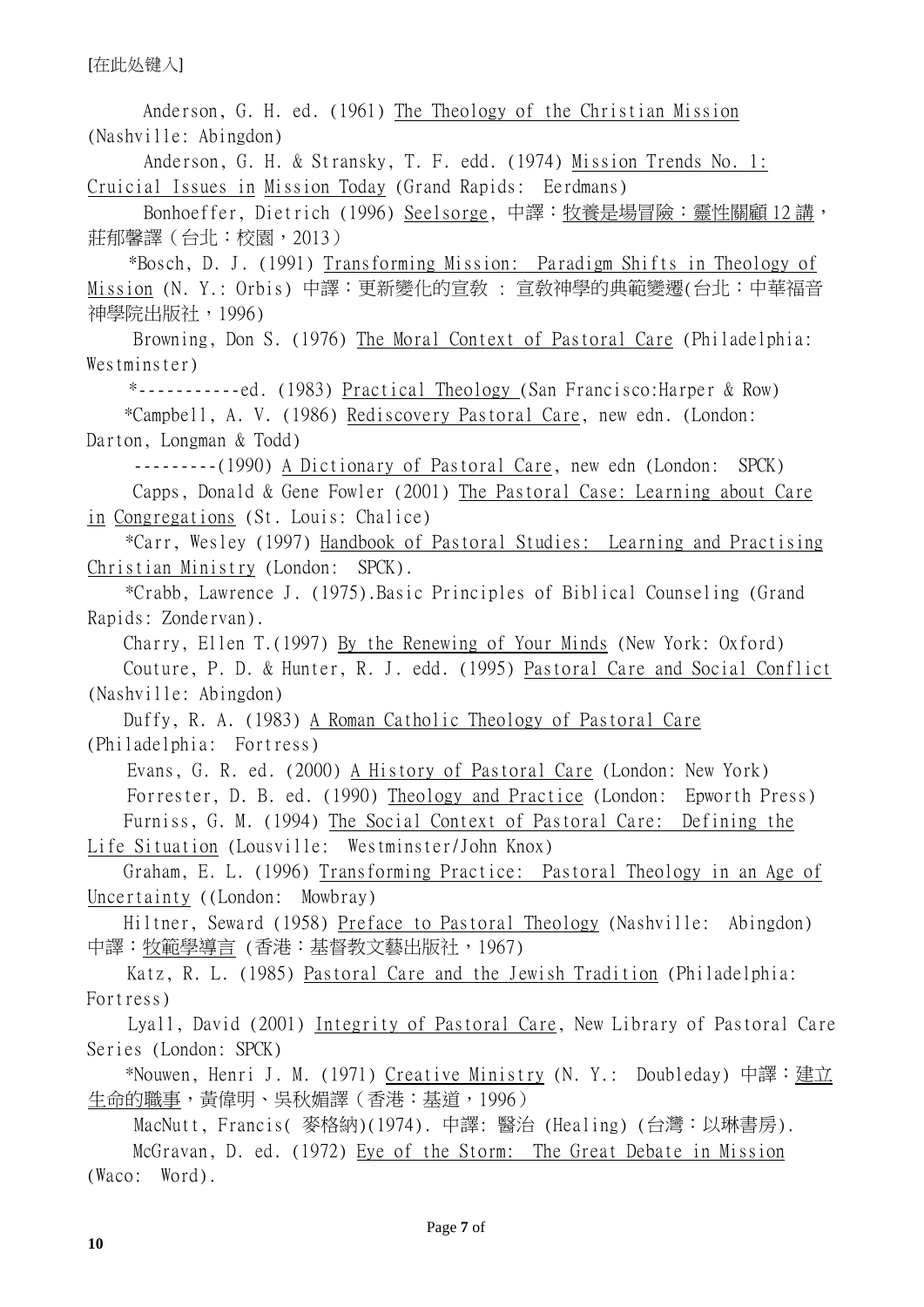[在此处键入]

 Menninger C. And Leaf, Munro (1948). You and Psychiatrylytic: A Simple Explanation of Analytic Psychiatry and Its Application to Everyday Life (New York: Charles Scribner's Sons). -------------ed. (1977) The Conciliar-Evangelical Debate: The Crucial Documents, 1964-1976 (South Pasadena: William Carey Library) Oglesby, Jr., W. B. ed. (1969) The New Shape of Pastoral Theology (Nashville: Abingdon) Oden, Thomas C. (1983) Pastoral Theology: Essentials of Ministry (San Francisco: Harper San-Francisco) \*Pattison, S. (1993) A Critique of Pastoral Care, 2nd ed. (London:SCM). Tournier, Paul. (1979). The Gift of Feeling (London: SCM). \_\_\_\_\_\_\_\_\_\_\_\_\_\_(1976).A Tournier Companion (London: SCM). Purves, A. (2001) Pastoral Theology in the Classical Tradition (Lousville: Westminster/John Knox). \*Phillips, J. M. & Coote, R. T. (1993) Toward the 21st Century in Christian Mission (Grand Rapids: Eerdmans) Rademacher, W. J. (1996) Lay Ministry: A Theological, Spiritual, & Pastoral Handbook (N. Y.: Crossroad) Scherer, J. A. & Bevans, S. B. (1992) New Directions in Mission Evangelization 1: Basic Statements 1974-1991 (Maryknoll: Orbis) Senior, D. & Stuhlmueller, C. (1983) The Biblical Foundations for Mission (Maryknoll: Orbis) \*Stott, J. (1976) Christian Mission in the Modern World 中譯:信仰與社會責 任,周建文譯,(香港:浸信會出版社,1989) Taylor, M. H. (1983) Learning to Care: Christian Reflection on Pastoral Practice (London: SPCK) Wiersbe, Warren W. (1994)Preaching & Teaching with Imagination: The Quest for Biblical Ministry (Wheaton: Victor Books) Willimon, W. H. (1979) Worship as Pastoral Care (Nashville: Abingdon) Wright, F. (1980) The Pastoral Nature of the Ministry (London: SCM) \*伍渭文。《初期教會信徒皆祭司的觀念(上)》,中國神學研究院期刊,第三期 (1987年7月): 39-55。 \*\_\_\_\_\_\_。《初期教會信徒皆祭司的觀念(下): 信徒皆祭司觀念在後期式微之原因〉, 中國神 學研究院期刊, 第四期(1988年1月): 30-51。 \*\_\_\_\_\_\_。《失樂園的逆轉:崇拜禮儀的屬靈操練》,*中國神學研究院期刊*,第 21 期(1996) 年 7 月): 45-63。 \*\_\_\_\_\_\_\_\_。(2018)《基督福音的奧祕》,基督福音的奧祕 ( 聖樂與崇拜研討會 ( 第二屆 )

文集), 23-45。(香港: 香港聖樂促進會有限公司)

\*\_\_\_\_\_\_\_\_\_。譚靜芝編(2019)。《信仰的律,禱告的律:公禱與崇拜牧養》,<u>建設公共崇拜-</u> 萬國禱告的殿, 21-41。(香港: 香港聖樂促進會)

**10**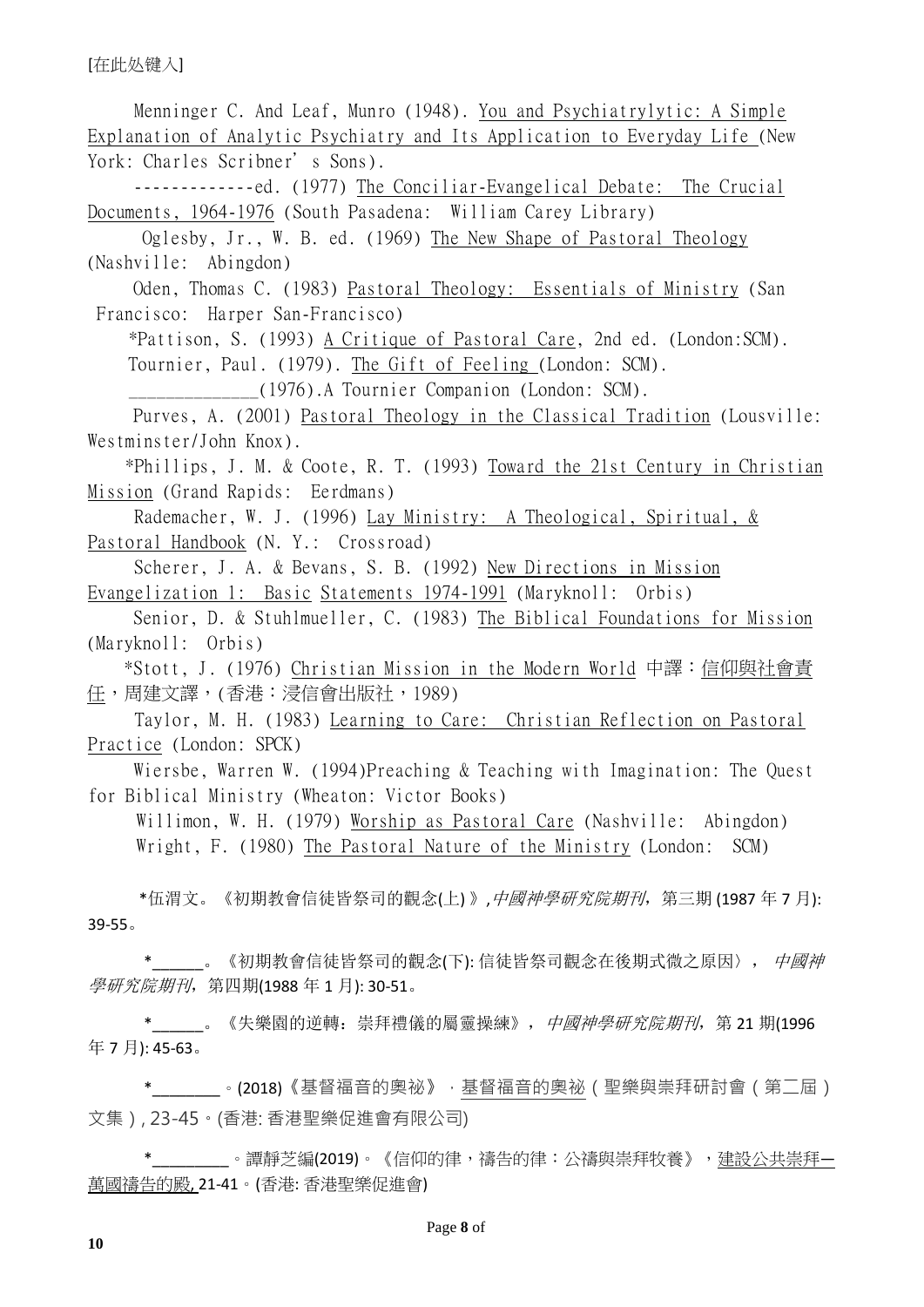\*白德培、邵倩文、余恩明編(2014) 超越藩籬:基督教更生事工點滴(崇基神學院) \*李耀全編 (2008). 在華人教會處境中的探尋教牧職事(崇基學院神學院.) (2009). 在教牧職事的召命:神學、靈性、實踐(崇基學院神學院). \*\_\_\_\_\_\_\_\_ (2010). 香港社會與經濟轉型中的牧養(崇基學院神學院.) 李健華、李少嫻編 (1995) 福音新戰線(香港:香港教會更新運動) 陳佐才 (1995) 豈是唯一的路─香港宣教神學課題的探討 (崇基神學組) 陳海文等 (1994)香港教會與社會運動:八十年代的反思(香港基督徒學會) 馮煒文 (1994) 傳福音的再思(香港基督徒學會) ------(2014) 以誠栽今明(崇基學院神學院) 郭乃弘 (1990) 共覓前路:九七當前的教會使命(香港基督徒學會) 錢北斗編 (1986) 爾國爾城:本地宣教使命實踐反省 (香港:學生福音團契出版社) 盧龍光 (1997) 時代浪潮中的反思(香港基督徒學會) \*盧龍光、楊國強 (2002)香港基督教使命和身份尋索的歷史回顧,香港教會系列 3 (香港:基督教中國宗教文化研究社) \*黃家名 (1997). 男子漢,攀高峰:如何從家庭夾層中闖出來 (香港:福音證主) \*曾立華 (2011). 教牧學導論,實用神學系列 (香港:建道神學院).. \*\_\_\_\_\_\_.(1993).講道職事的重尋(香港:宣道). \*劉忠明、盧龍光 (2009). 像樣的教會管理:教牧信徒合作無間之道(香港證主.)

### **Feedback for evaluation:**

**Feedback for evaluation:** 

#### **Contact details for teacher** 聯絡方法:

Tel: 91201497; Email address: andrewng0323@gmail.com

#### **Details of course website:**

Blackboard platform: **[BLACKBOARD.cuhk.edu.hk](https://blackboard.cuhk.edu.hk/)** THEO2241/THEO5341, 2020-21 Term 1

#### **Academic honesty and plagiarism:**

#### **Academic honesty and plagiarism**

Attention is drawn to University policy and regulations on honesty in academic work, and to the disciplinary guidelines and procedures applicable to breaches of such policy and regulations. Details may be found at [http://www.cuhk.edu.hk/policy/academichonesty/.](http://www.cuhk.edu.hk/policy/academichonesty/) 

With each assignment, students will be required to submit a signed [declaration](http://www.cuhk.edu.hk/policy/academichonesty/Eng_htm_files_(2013-14)/declaration_en.doc) that they are aware of these policies, regulations, guidelines and procedures. For group projects, all students of the same group should be asked to sign the declaration.

For assignments in the form of a computer-generated document that is principally text-based and submitted via VeriGuide, the statement, in the form of a receipt, will be issued by the system upon